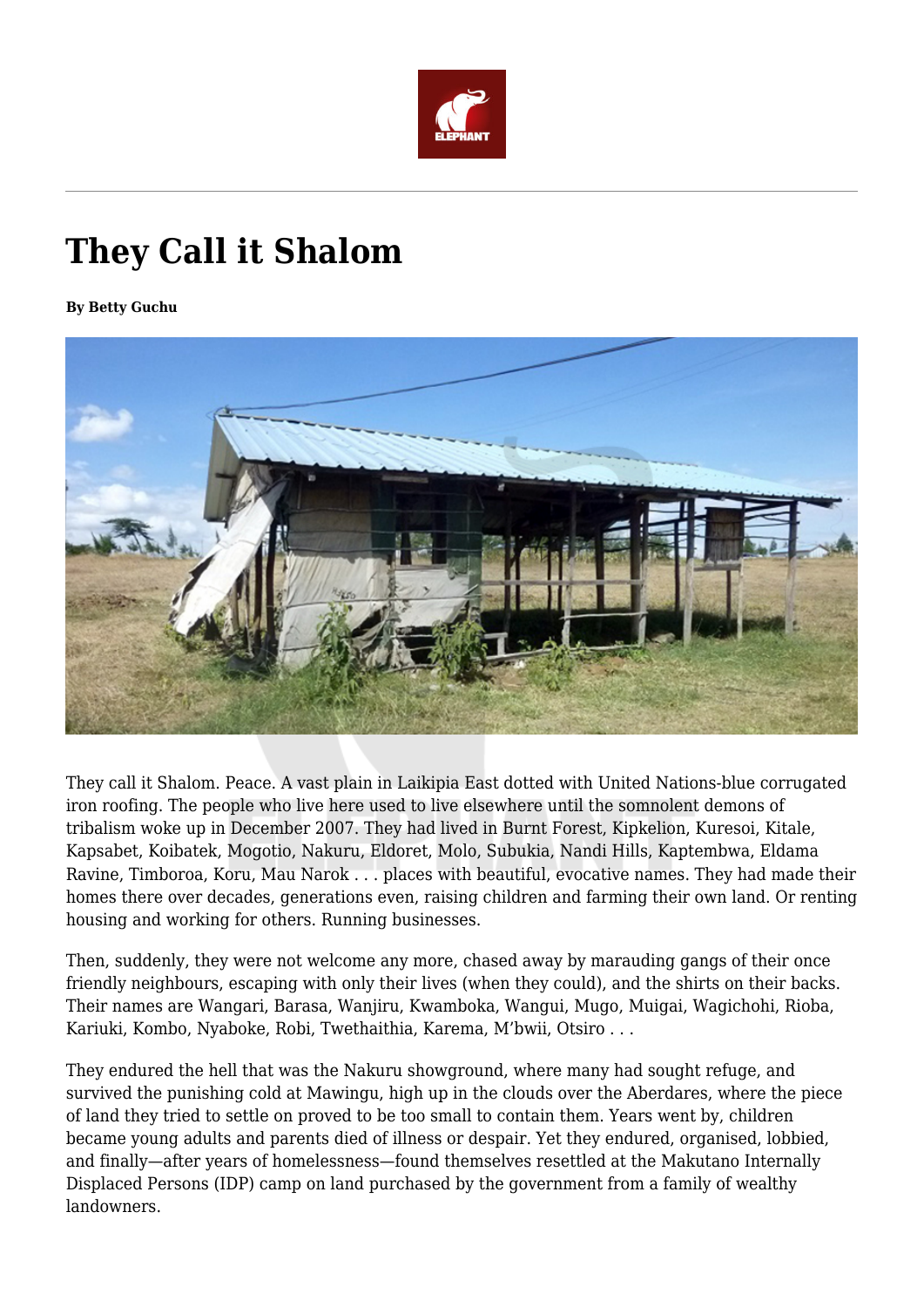A bunch of bureaucrats well ensconced in their important offices had taken the executive decision to organise the IDP families into four villages, creatively naming them Villages A, B, C and D. Each family in each village (there are around 1,500 families in the whole of Shalom) was given a quarter of an acre of land on which to establish a homestead. To this end, each family was provided with building materials in the form of 20 UN-blue corrugated iron sheets, wood for the trusses and 25 poles to hold the whole thing up.

The IDPs had to use their own resources to finish building the houses: for the external walls, they used the plastic tarps under which they had been living in Nakuru and at Mawingu, or whatever bits of carton, wood and sacking they could salvage. The government also brought electricity right up to every homestead—which is presumably why the families had been organised into villages in the first place—but, alas, the vast majority couldn't afford to properly finish their homes, let alone pay for the luxury of having electricity to light them.

Each family also received two acres of land on which to farm. These two acres are not situated next to the homestead but somewhere else on that vast expanse of grassland, making it that much harder to fructify the land. Something as simple as keeping backyard animals and using the manure for fertiliser becomes impossible; finding fencing material is a challenge in this treeless landscape and keeping animals—both domestic and wild—away from the crops a constant fight.

Not that there is much agricultural activity taking place at Shalom. Finishing the family home was always going to be the priority and, having arrived with nothing in the pocket, money must be found to keep the family fed and, eventually, properly housed. Yet there is little work to be found here, your neighbours being in the same situation as yourself. Going further afield means walking for miles and earning Sh200 at the end of six hours of work if you are lucky, enough to buy some maize meal and a handful of greens.

You could always start a kitchen garden – and many do – but the rains are erratic here and the water from the two boreholes that feed the four water points in the four villages is saline. A well-meaning NGO did finance the digging of small water pans in some of the homesteads but these have not been of much use. The pond liners were not suitable and started leaking. Besides, the pans were a hazard to small children often left alone at home while parents went looking for their daily bread. And so they have been drained and abandoned.

Yet the resettled at Shalom are not completely forgotten. Indeed, they are every so often remembered when it is politically expedient.

## **A slow death**

I was running an errand for Isaac in Village C when I was waved down by Wa-Lillian, a grandmother of three orphaned girls. She thanked providence for sending me along just as she was about to give up trying to walk all the way to Makutano, a motley assortment of small businesses on the Nyeri-Nyahururu road, a couple of kilometres up a gentle slope. Wa-Lillian had been poorly of late and it would have taken her the better part of an hour to get there. As we drove up to Makutano, she told me that, together with other elderly women living in Shalom, she had had her name put down to receive a Meko, a combination gas burner and cylinder of the type one might take on a camping trip. Deputy President William Ruto was the eagerly awaited benefactor.

Shalom is in my neck of the woods, a few kilometres down the road and over the Nyandarua-Laikipia East border. I would have known nothing of it, would have had no reason to go there, were it not for Isaac. They used to call him Karaka because of the clothes he wore – a medley of rags that he had learned to stitch together with needle and thread from a young age to avoid going altogether naked.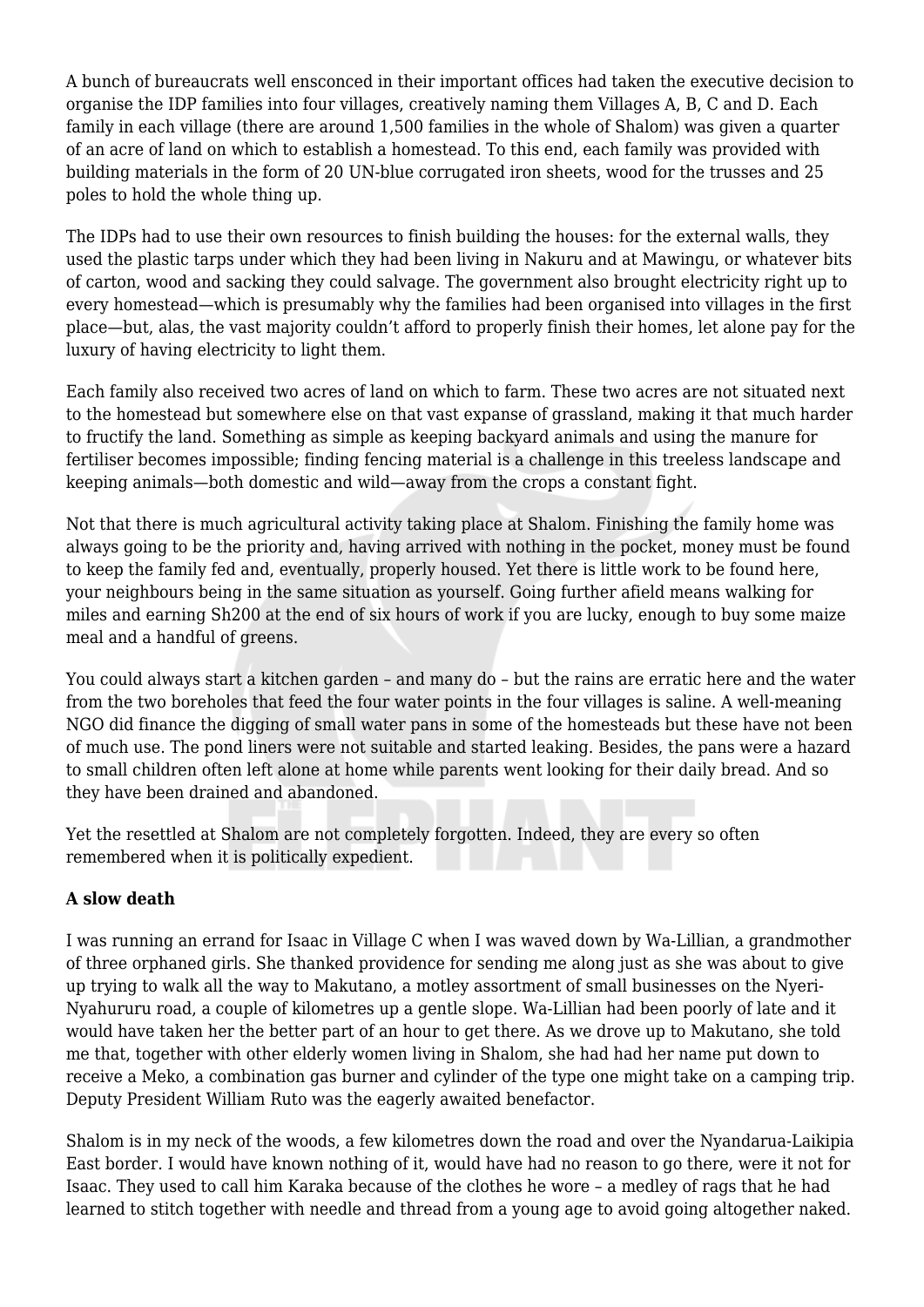His father, under whose care he had been left when his mother returned to her people, was already an old man when Isaac was born, an old man whose only conversation were the stories he told about the Mau Mau and the war for Kenya's independence, and whose parenting was limited to ensuring that Karaka never went hungry. Somehow, despite the grinding poverty, Isaac went through high school and left home to make a life for himself and, many years later, we met when I moved to Ndaragwa where he was now the project manager at a children's home.

But even as he was going up in the world, leaving behind the poverty and want of his childhood and finally finding a steady, salaried job, Isaac also took up his true calling as a missionary among the people of Shalom. He would solicit material donations from well-wishers that he would then distribute to the neediest of the needy at the Makutano settlement, all the while offering them words of comfort from his Christian faith. And so it was that I once went along to help him ferry foodstuffs and clothing and came face to face with the grim reality of the lives of the victims of the 2007/2008 post-election violence.

Kariuki, whom we call Karis, is a tall, gangly fellow somewhere in his late thirties or early forties. When I first met him, Karis was living in a one-room hovel built with the government-issue UN-blue corrugated iron sheets and wooden poles, with black plastic sheeting for the walls. He slept in there with his one goat, his few straggly chickens and the ghosts of his wife and children who were murdered in the post-election chaos. Karis has a green thumb and, despite the water challenges, he had planted a promising kitchen garden from which he gifted me a handful of soybeans when Isaac and I passed by with some maize meal and porridge flour.

Much further down the road from Karis, at the furthest end of Village C, lives an elderly gentleman. Guka is small and slight, barely five-foot tall, and walks with a cane, turned out in an ancient suit and tie, his hat at a jaunty angle. Isaac was alerted to Guka's circumstances by a village elder; hunger had been driving the old man literally insane and he would walk around the village weeping and wailing and talking to himself. He lived in his unfinished hovel on his own, his wife having long passed away and his grown-up children living elsewhere and unable to provide for him.

Njeri I met more recently, when, together with a foreign couple that was visiting me, I went to Shalom to deliver some building materials at Isaac's request. We found her sitting on the ground outside her shack, listlessly sorting through a meagre portion of maize kernels. Hovering around her were two very young boys who should have been in school but, for want of Sh30, were not.

Njeri was very thin, almost skeletal, and I thought then that she must be suffering from some serious illness. She couldn't fend for herself and if her equally food-poor neighbours did not share what little they had with her, then she and her two orphaned grandchildren went without. On seeing that Njeri had visitors, her neighbour came over, greeted us and asked me in *Gĩkũyũ*, *"Woka kũmonia njaga itũ?"* Have you come to show [these foreigners] our nakedness? I felt deeply ashamed. Njeri died last August; the neighbours tell me no cause was given but she may well have died a slow death from years of hunger and malnutrition.

Kwamboka's mother died an internal refugee at Mawingu, leaving a teenage Kwamboka and her two younger brothers to fend for themselves. The relationship with the father of her children – two boys and a set of fraternal twins – did not survive the hardship and Kwamboka was left to raise her children singlehandedly in an unfinished shack with plastic walls through which the biting winds of the Laikipia plains blew relentlessly, giving the children snotty noses and permanent coughs.

These are just some of the many residents of Shalom whose lives have been made slightly easier because Isaac did not forget where he came from, and that he was once called Karaka—he who wears rags. With the help of self-effacing well-wishers, Isaac has over the last five years found the